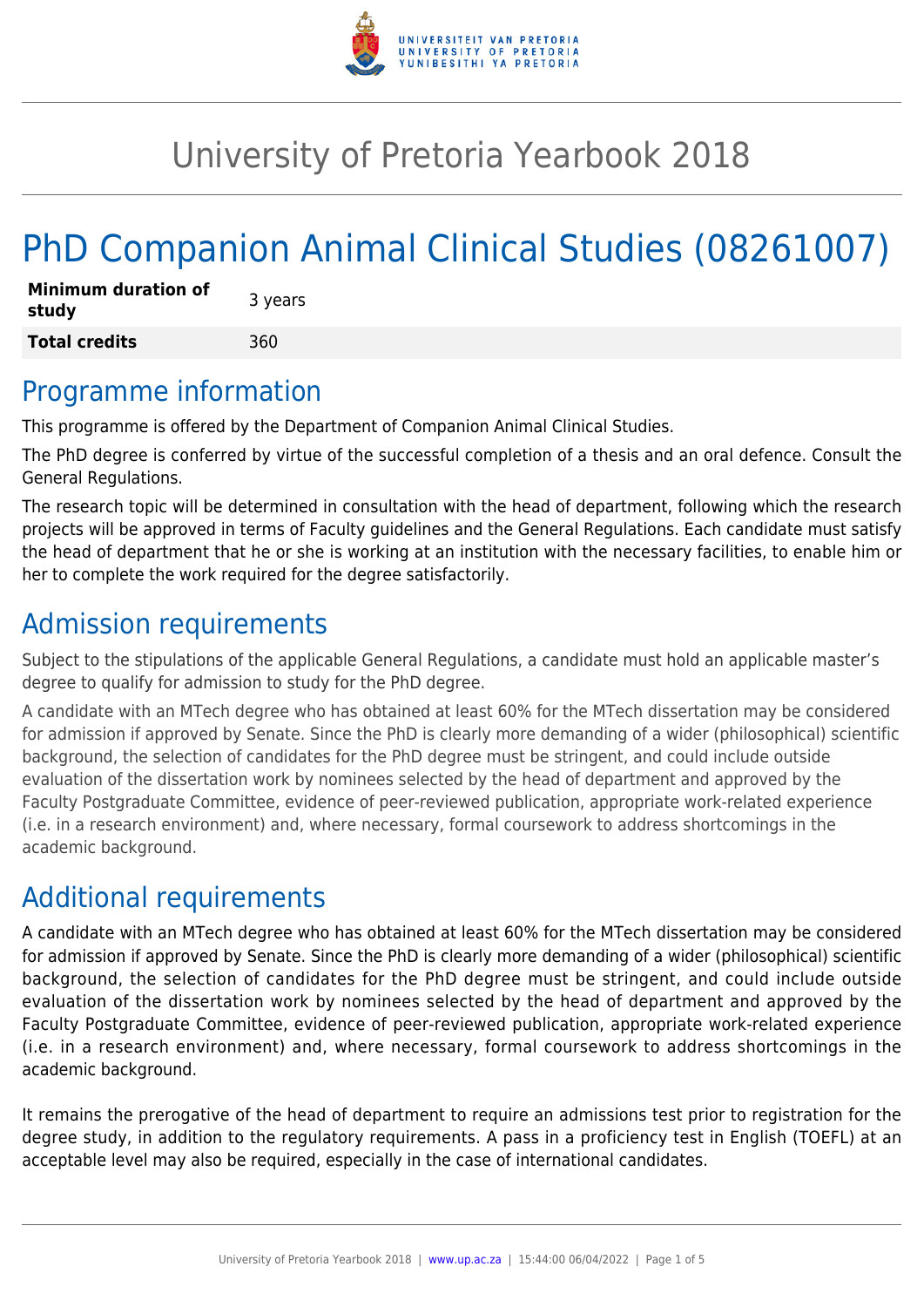

## Research information

Before or on submission of the final copy of the thesis, a student must submit proof of acceptance of an article for publication issued by an accredited journal, to the Head: Student Administration. (UP Gen Regulation 51) The accepted article should be based on the research that the student has conducted for the thesis and should have been approved by the supervisor concerned. The supervisor shall be responsible for ensuring that the article has been taken through all the processes of revision and resubmission, as may be necessary. In exceptional cases the Dean may allow a student to graduate subject to UP Regulations.

Also consult the General Regulations with regard to the submission and technical editing of the thesis.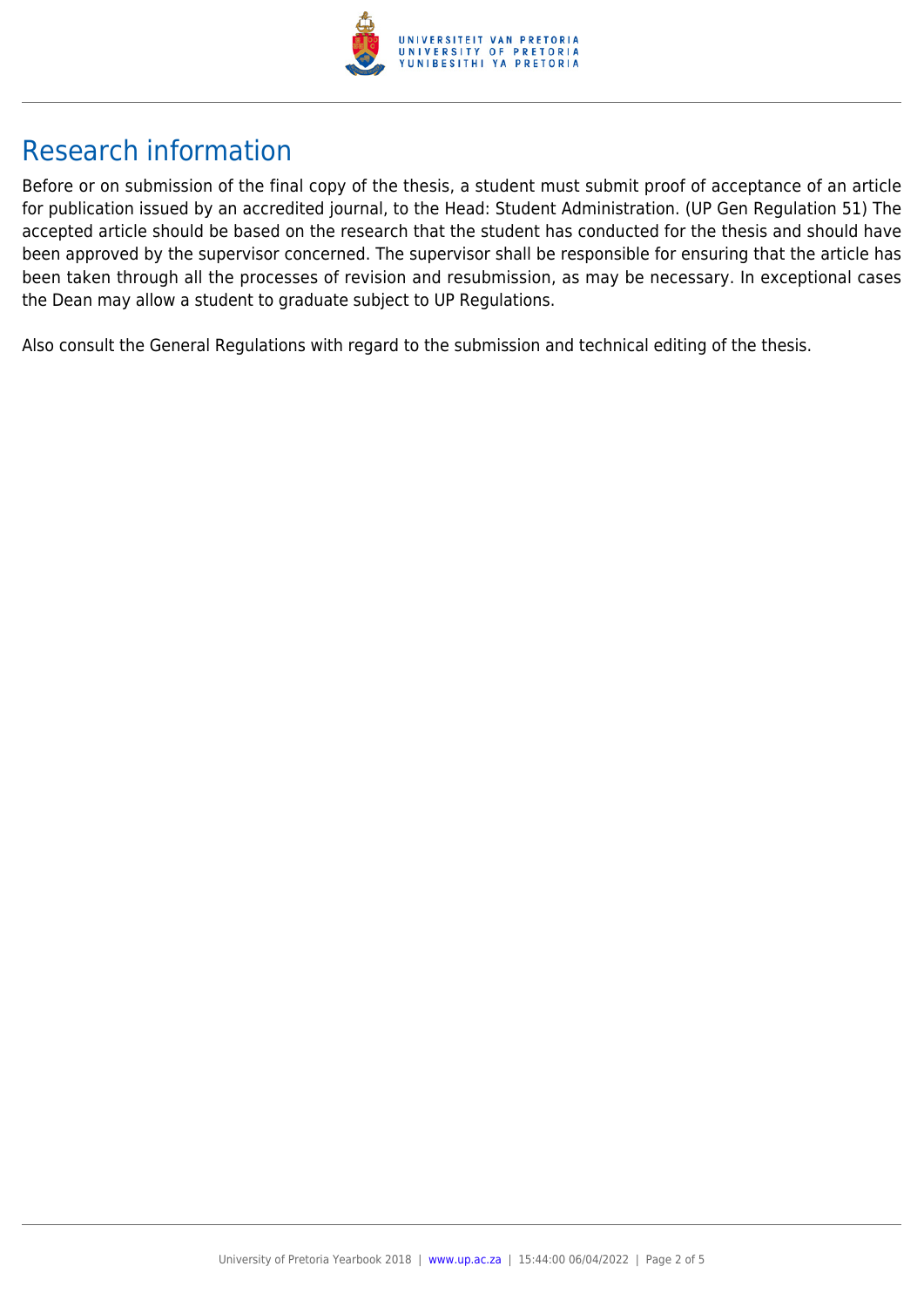

## Curriculum: Year 1

**Minimum credits: 120**

#### **Core modules**

[Thesis: Companion animal clinical sciences 903](https://www.up.ac.za/parents/yearbooks/2018/modules/view/VWE 903) (VWE 903) - Credits: 360.00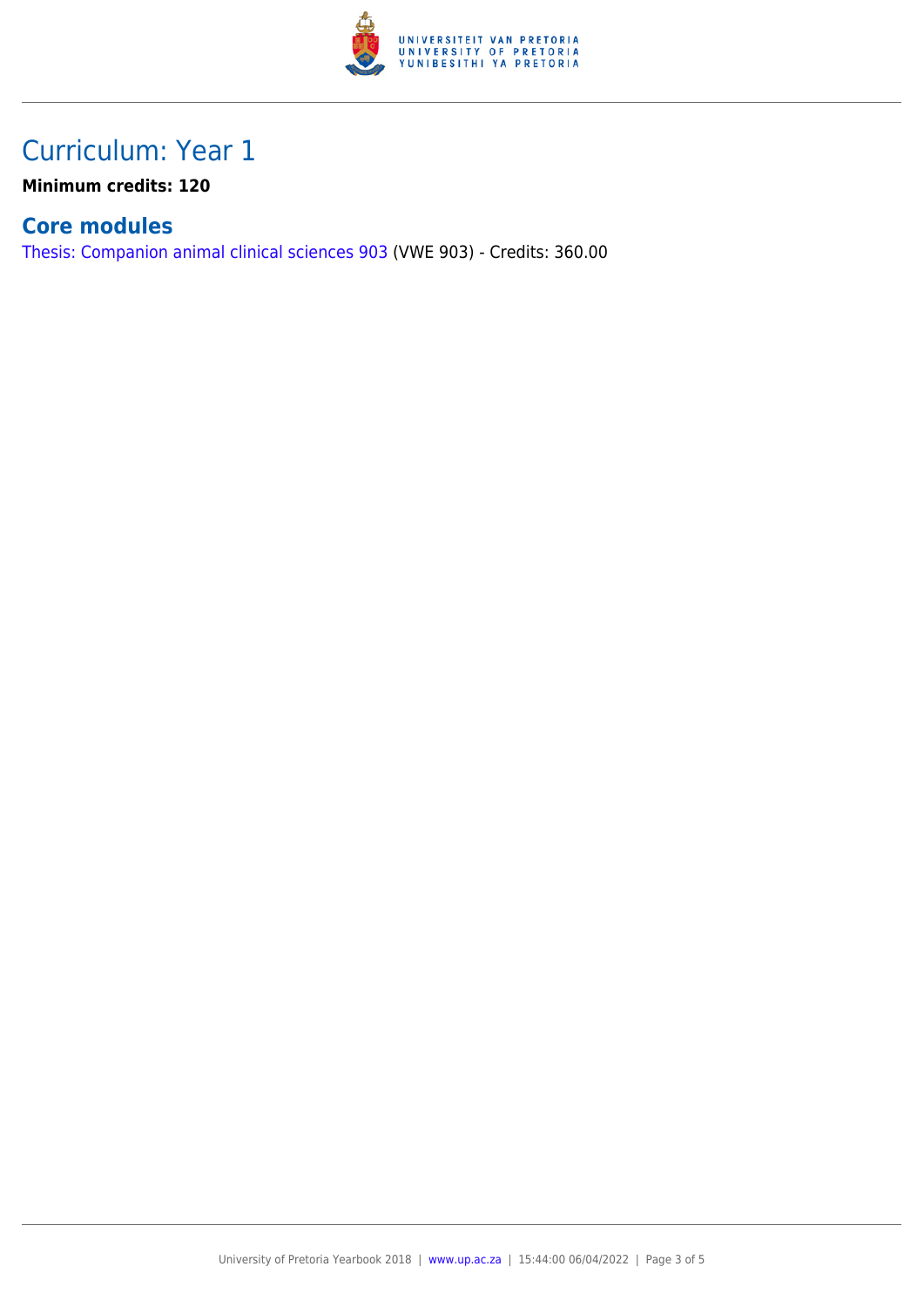

## Curriculum: Year 2

**Minimum credits: 120**

#### **Core modules**

[Thesis: Companion animal clinical sciences 903](https://www.up.ac.za/parents/yearbooks/2018/modules/view/VWE 903) (VWE 903) - Credits: 360.00